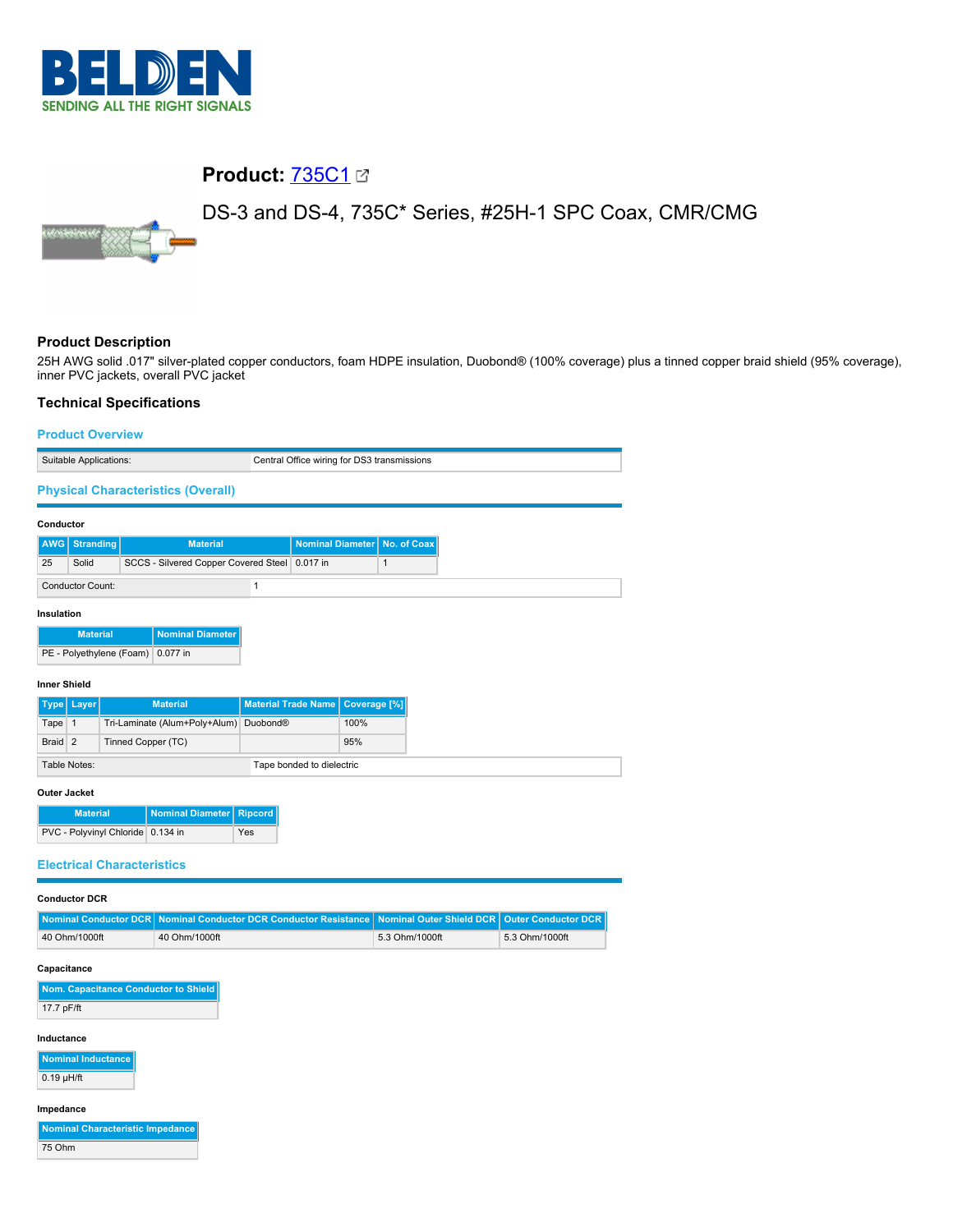#### **Return Loss (RL)**

|           | Frequency [MHz] Minimum Return (RL) |  |
|-----------|-------------------------------------|--|
| 5-150 MHz | 32 dB                               |  |

### **Delay**

**Nominal Delay Nominal Velocity of Propagation (VP) [%]** 1.29 ns/ft 79%

#### **High Frequency**

|          | <b>Frequency [MHz] Max. Insertion Loss (Attenuation)</b> |
|----------|----------------------------------------------------------|
| 5 MHz    | 1.1 dB/100ft                                             |
| 10 MHz   | 1.5 dB/100ft                                             |
| 22.5 MHz | 2.3 dB/100ft                                             |
| 50 MHz   | 3.4 dB/100ft                                             |
| 100 MHz  | 4.99 dB/100ft                                            |
| 150 MHz  | 6 dB/100ft                                               |

#### **Voltage**

**UL Voltage Rating**

300 V RMS

### **Temperature Range**

| <b>Operating Temperature Range:</b> | $+75^{\circ}C$<br>0.00C |
|-------------------------------------|-------------------------|
|                                     |                         |

# **Mechanical Characteristics**

| Bulk Cable Weight:         | 13 lbs/1000ft |
|----------------------------|---------------|
| Max. Pull Tension:         | 36 lbs        |
| Min Bend Radius (Overall): | $1.5$ in      |

#### **Standards**

| NEC/(UL) Compliance:  | <b>CMR</b>                                                                     |
|-----------------------|--------------------------------------------------------------------------------|
| CEC/C(UL) Compliance: | <b>CMG</b>                                                                     |
| RG Type:              | Mini 59                                                                        |
| Other Specification:  | Telcordia Specification GR-139-Core; SBC ENTERPRISE - SBC-002-316-019, ISSUE 4 |

### **Applicable Environmental and Other Programs**

| <b>Environmental Space:</b>                      | Indoor - Riser                |
|--------------------------------------------------|-------------------------------|
| EU Directive 2000/53/EC (ELV):                   | Yes                           |
| EU Directive 2003/11/EC (BFR):                   | Yes                           |
| EU Directive 2011/65/EU (RoHS 2):                | Yes                           |
| EU Directive 2012/19/EU (WEEE):                  | Yes                           |
| EU Directive 2015/863/EU (RoHS 2 amendment): Yes |                               |
| EU Directive Compliance:                         | EU Directive 2003/11/EC (BFR) |
| EU CE Mark:                                      | <b>Yes</b>                    |
| MII Order #39 (China RoHS):                      | Yes                           |
|                                                  |                               |

### **Suitability**

| Suit.<br>hilit<br>goor.<br>ш<br>. | res |
|-----------------------------------|-----|
|                                   |     |

## **Flammability, LS0H, Toxicity Testing**

| UL Flammability:            | UL1666 Vertical Shaft |
|-----------------------------|-----------------------|
| <b>CSA Flammability:</b>    | FT4                   |
| UL voltage rating:          | 300 V RMS             |
| <b>Plenum/Non-Plenum</b>    |                       |
| Plenum (Y/N):               | No                    |
| <b>Related Part Numbers</b> |                       |

#### **Variants**